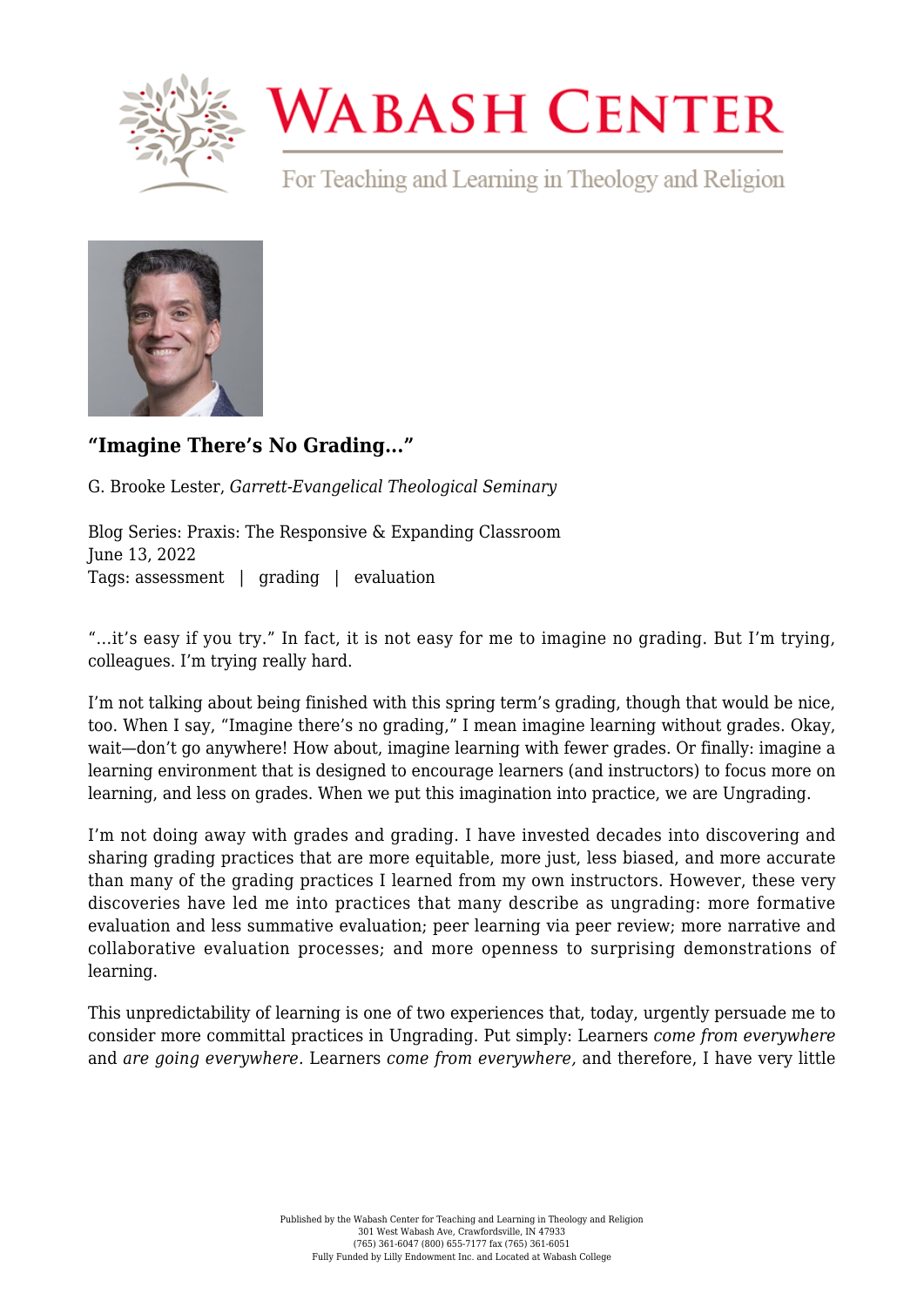idea what prior experiences and insights they are pouring into the learning that they mix. ("Constructivism" is a theory of learning holding that learners construct understanding by integrating new information with prior knowledge.) If learners come from everywhere (and bring anything), then how can I be confident in one-size-fits-all grading strategies that presuppose that I already know what "learning" will look like? What is more, learners *are going everywhere,* and therefore, I have very little idea what an application of learning might look like in their imagined present or future contexts. If learners are going everywhere (and might need anything), then how can I be confident that I already know what a successful application of learning should look like?

This is to say: do my evaluation processes have ears? Are they open to challenge? Do they invite surprise?

The second experience that today urgently persuades me to evaluate grading more critically is my experience of trustworthiness in learners. This is not a new experience of course, but is fresh on my mind, in part because of a new experience, and in part because of fresh reflection on a frequent experience.

This spring, I taught a class that my institution designates as Pass/Fail. Learners responded weekly to a pair of prompts calling on them to engage the readings of the week in particular ways. The rubric for these weekly prompts was unchanging through the semester, and learners got the hang of it all quite early. At that point, I wondered whether student submissions would become minimum-effort, "paint by numbers" exercises in tedium, but things proved otherwise: overwhelmingly, learners engaged the course materials in authentic, often risk-taking ways that showed more than the necessary commitment of time and attention. This was true not only for the habitual overachievers, but also for those learners who had had the most trouble getting the hang of things early in the term.

The prior semester, I taught my usual Intro course in my subject matter (Hebrew Bible/Old Testament). This was where I encountered a by-now-familiar phenomenon: the learners became *more* enthusiastically engaged with the material in the *last* weeks of the term, once (as an intentional result of course design) most student's final grades were more or less established. Learners would go on to take low-stakes, short assignments and stretch their creativity, taking provisional ideas out for a spin and testing their own limits freely. Countless times I have reflected, "It's amazing what's possible once they feel like their grades are more or less set..." without considering what an indictment that is against the basic presupposition that grading is necessary to coerce performance. Why in the world am I not doing all I can to create those liberating conditions as early in the term as possible? Why am I not doing more to get grades out of the way of learning?

This summer, I am once again taking my aspirations as an instructor to the notion of Ungrading. Discover more about Ungrading by reading Susan D. Blum (ed.), *[Ungrading: Why](https://wvupressonline.com/ungrading) [Rating Students Undermines Learning \(and What to Do Instead\)](https://wvupressonline.com/ungrading),* Morgantown, WV: West Virginia University (2020). Find active, up-to-date, practice-based discussions about Ungrading